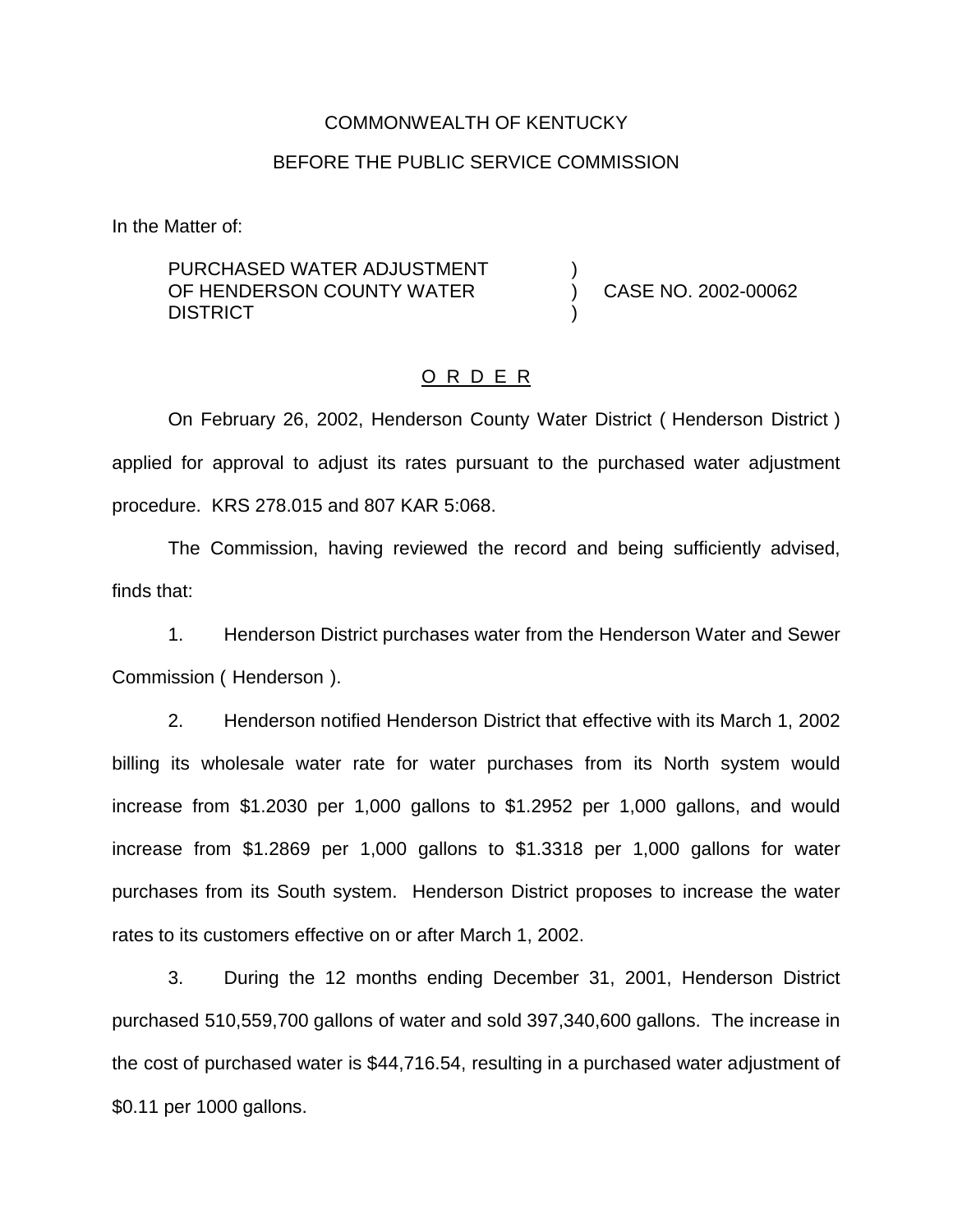4. The rates proposed by Henderson District and its tariff filing should be approved.

5. The purchased water adjustment of \$.011 per 1,000 gallons is fair, just, and reasonable and should be approved.

IT IS THEREFORE ORDERED that:

1. The proposed rates by Henderson District and its tariff filing are approved.

2. The purchased water adjustment of \$0.11 per 1,000 gallons and the rates in Appendix A, attached hereto and incorporated herein, are fair, just, and reasonable and are approved for services rendered on and after March 1, 2002.

Done at Frankfort, Kentucky, this 14<sup>th</sup> day of March, 2002.

By the Commission

ATTEST: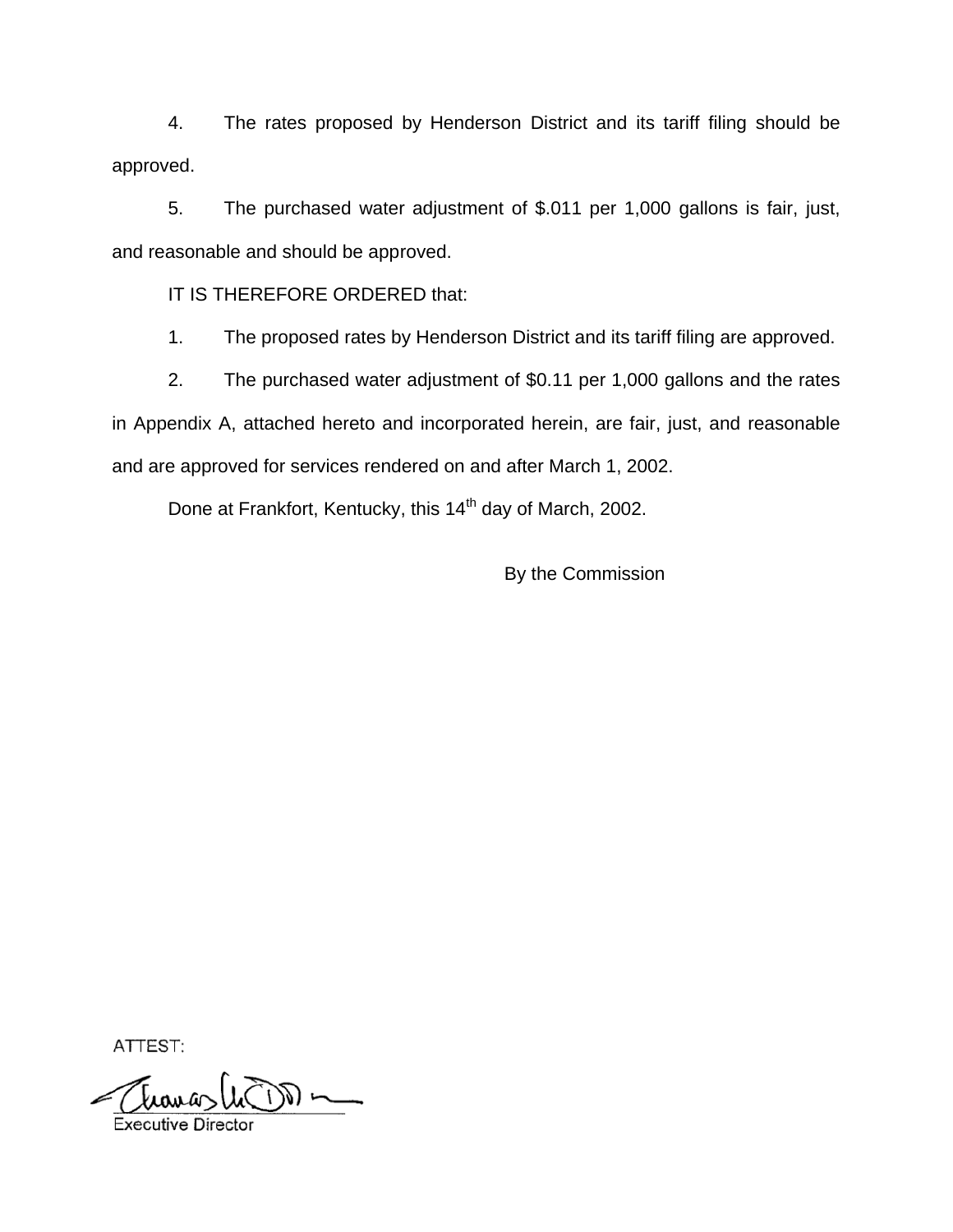## APPENDIX A

## APPENDIX TO AN ORDER OF THE KENTUCKY PUBLIC SERVICE COMMISSION IN CASE NO. 2002-00062 DATED March 14, 2002

The following rates and charges are prescribed for the customers in the area served by Henderson County Water District. All other rates and charges not specifically mentioned herein shall remain the same as those in effect under authority of the Commission prior to the effective date of this Order.

# **Monthly Water Rates**

| <u>5 x 8 Inch Meter</u> | Rate                   |
|-------------------------|------------------------|
| First 2,000             | \$11.28 Minimum Bill   |
| Next 8,000              | 4.09 per 1,000 gallons |
| Next 20,000             | 3.67 per 1,000 gallons |
| Over 30,000             | 3.17 per 1,000 gallons |
| 1 Inch Meter            |                        |
| First 5,000             | \$23.55 Minimum Bill   |
| Next 5,000              | 4.09 per 1,000 gallons |
| Next 20,000             | 3.67 per 1,000 gallons |
| Over 30,000             | 3.17 per 1,000 gallons |
| <u>1 ½ Inch Meter</u>   |                        |
| First 10,000            | \$44.00 Minimum Bill   |
| Next 20,000             | 3.67 per 1,000 gallons |
| Over 30,000             | 3.17 per 1,000 gallons |
| <u>2 Inch Meter</u>     |                        |
| First 16,000            | \$66.02 Minimum Bill   |
| Next 14,000             | 3.67 per 1,000 gallons |
| Over 30,000             | 3.16 per 1,000 gallons |
| <u>3 Inch Meter</u>     |                        |
| First 30,000            | \$117.40 Minimum Bill  |
| Over 30,000             | 3.17 per 1,000 gallons |
| <u>4 Inch Meter</u>     |                        |
| First 50,000            | \$180.80 Minimum Bill  |
| Over 50,000             | 3.17 per 1,000 gallons |
|                         |                        |